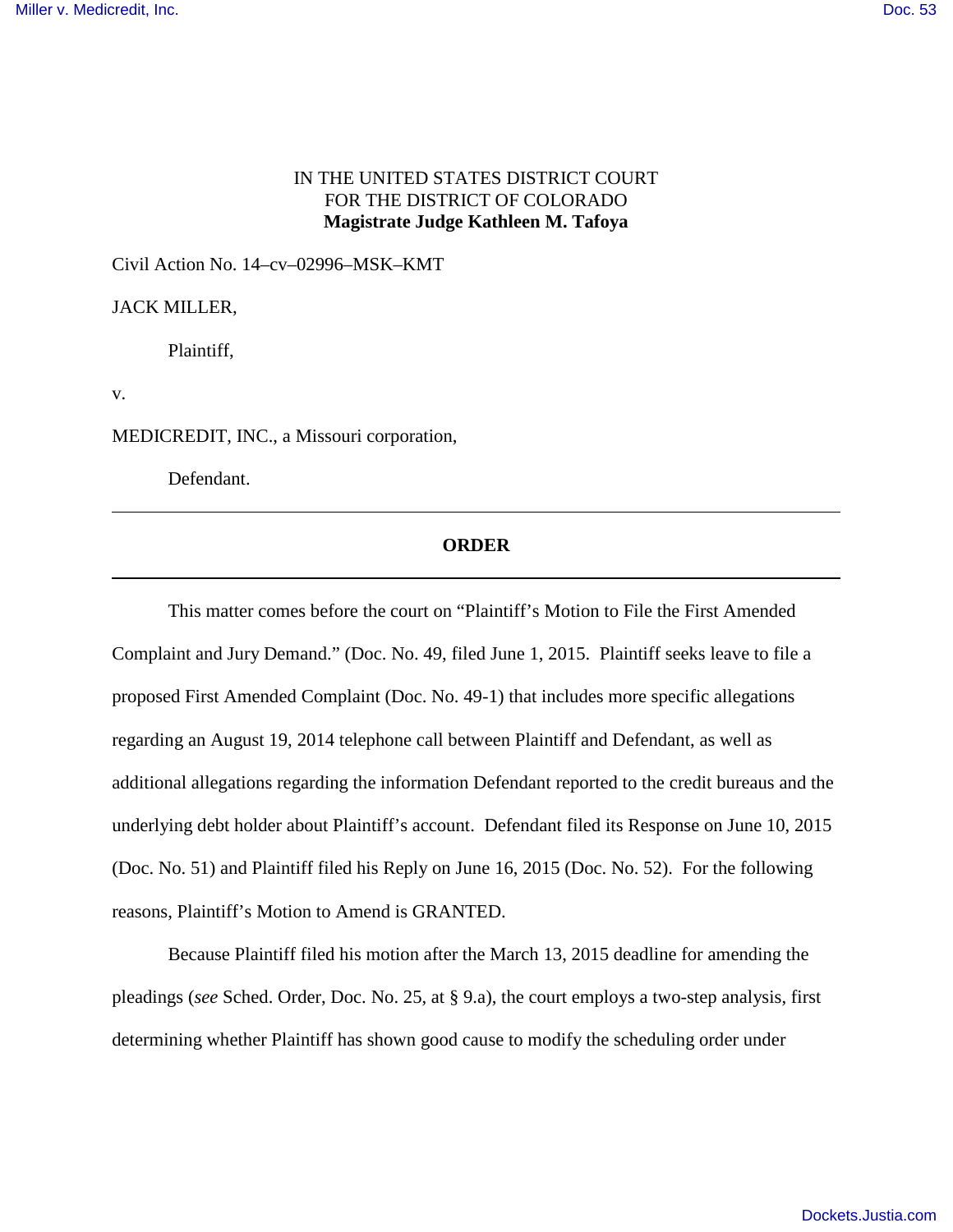Federal Rule of Civil Procedure 16(b), and the evaluating whether Plaintiff has satisfied the standard for amendment of pleadings under Federal Rule of Civil Procedure  $15(a)$  $15(a)$ .<sup>1</sup>

This court has stated:

Rule 16(b)'s "good cause" standard is much different than the more lenient standard contained in Rule 15(a). Rule 16(b) does not focus on the bad faith of the movant, or the prejudice to the opposing party. Rather, it focuses on the diligence of the party seeking leave to modify the scheduling order to permit the proposed amendment. Properly construed, "good cause" means that the scheduling deadlines cannot be met despite a party's diligent efforts. In other words, this court may modify the schedule on a showing of good cause if [the deadline] cannot be met despite the diligence of the party seeking the extension.

*Pumpco, Inc. v. Schenker Int'l, Inc.*, 204 F.R.D. 667, 668 (D. Colo. 2001) (citations and internal

quotation marks omitted).

 $\overline{a}$ 

Once Plaintiff has shown good cause for modifying the scheduling order, he must also satisfy the requirements of Rule 15(a) for amending the pleadings. Under Rule 15(a), a court should allow a party to amend its pleadings "when justice so requires." Fed.R.Civ.P. 15(a). The grant or denial of an opportunity to amend is within the discretion of the court, but "outright refusal to grant the leave without any justifying reason appearing for the denial is not an exercise of discretion; it is merely abuse of that discretion and inconsistent with the spirit of the Federal

<span id="page-1-0"></span><sup>&</sup>lt;sup>1</sup> The court employs this two-step analysis, notwithstanding the fact that the Tenth Circuit "has not yet decided whether a party seeking to amend its pleadings after the scheduling order deadline must show 'good cause' for the amendment under Rule 16(b) in addition to the Rule 15(a) requirements." *Strope v. Collins,* 315 F. App'x 57, 62 n.4 (10th Cir. 2009) (internal quotation omitted); *cf. Bylin v. Billings*, 568 F.3d 1224, 1231 n.9 (10th Cir. 2009) (acknowledging that "[m]ost circuits have held that when a party amends a pleading after a deadline set by a scheduling order, Rule 16 and its 'good cause' standard are implicated.") (collecting cases); *Minter v. Prim Equip. Co.*, 451 F.3d 1196, 1205 n.4 (10th Cir. 2006) (citing *SIL–FLO, Inc. v. SFHC, Inc.*, 917 F.2d 1507, 1518–19 (10th Cir. 1990)) (explaining that the Tenth Circuit "adopted a similar interpretation of Rule 16(b)'s 'good cause' requirement in the context of counterclaims asserted after the scheduling order deadline, but has not yet done so in the context of an amendment to the complaint").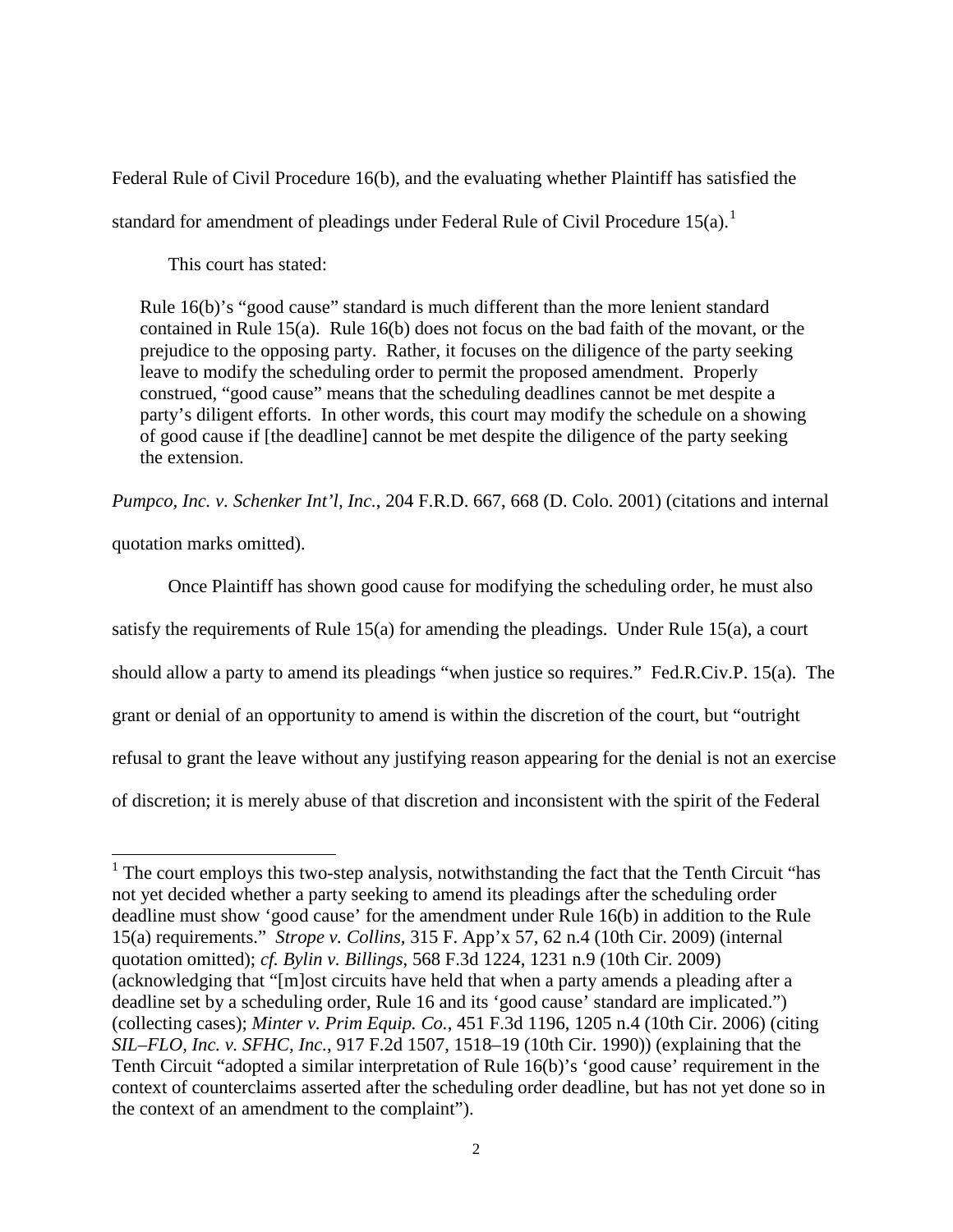Rules." *Foman v. Davis*, 371 U.S. 178, 182 (1962). "Refusing leave to amend is generally only justified upon a showing of undue delay, undue prejudice to the opposing party, bad faith or dilatory motive, failure to cure deficiencies by amendments previously allowed, or futility of amendment." *Frank v. U.S. West, Inc.*, 3 F.3d 1357, 1365 (10th Cir. 1993). Notably,

The Federal Rules reject the approach that pleading is a game of skill in which one misstep by counsel may be decisive to the outcome and accept the principle that the purpose of pleading is to facilitate a proper decision on the merits.

*Conley v. Gibson*, 355 U.S. 41, 48 (1957).

Defendant argues that Plaintiff's Motion is untimely because Plaintiff was not diligent in pursuing Defendant's supplemental discovery responses that gave rise to his proposed amendments. The court declines to parse through the various communications between counsel in order to determine who was responsible for the delay in requesting the informal discovery conference that ultimately resulted in Defendant's supplemental discovery responses. The fact of the matter is that, regardless of any delay, the supplemental discovery responses would not have produce prior to the deadline for amending the pleadings. As such, Plaintiff has demonstrated that, even with diligent efforts, he could not have met the Scheduling Order's deadline for amending the pleadings.

 Defendant also purports to argue that Plaintiff's proposed amendments would be futile. However, a proposed amendment is futile only if the complaint, as amended, would be subject to dismissal. *Gohier v. Enright,* 186 F.3d 1216, 1218 (10th Cir. 1999). Here, Defendant does not seriously maintain that Plaintiff's proposed amendments would be subject to dismissal under Fed. R. Civ. P. 12(b)(6). *Id.* Instead, Defendant only asserts that Plaintiff's proposed amendments are unnecessary because they do not advance resolution of what Defendant believes